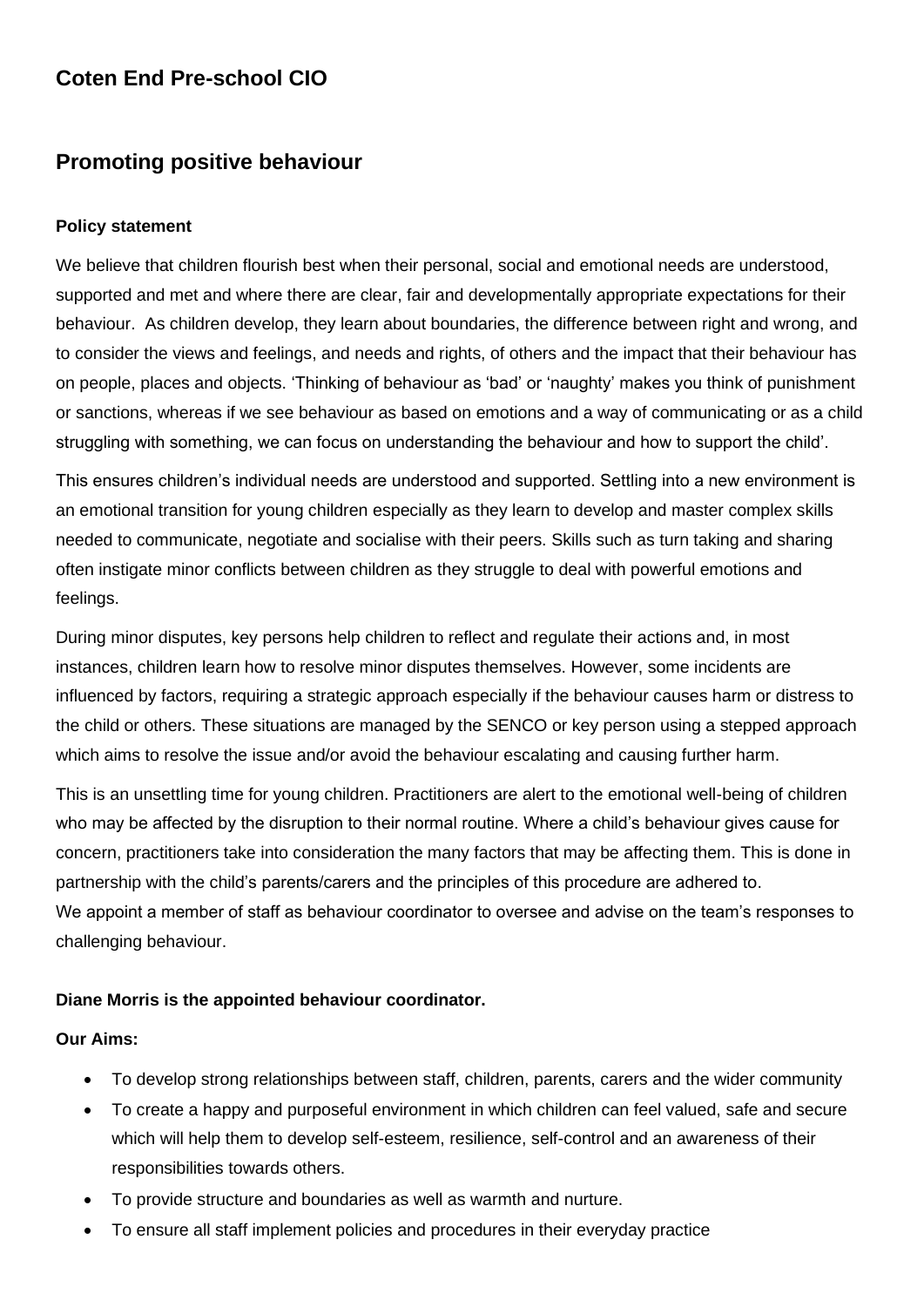• To have clear and consistent expectations of children's behaviour and how to support it.

#### **Procedures**

In order to manage children's behaviour in an appropriate way and to meet our aims we will:

- Ensure all staff, students, parents and carers are aware of the policy and procedures.
- Ensure all staff attend relevant training to help understand and use appropriate strategies.
- Ensure all Staff implement the setting's behaviour procedures including the stepped approach.
- Ensure the Behaviour co-ordinator and The Manager have the necessary skills to support other staff with behaviour issues and to access expert advice, if necessary.
- To support each other in delivering a fair and consistent approach, taking into account children's individual needs.
- Model the behaviour expected of the children at all times.
- Maintain an open and equal partnership with parents and carers and keep them informed.
- Not shout or shame children, or make them say sorry.
- Help children to manage their own feelings and behaviour and understand why certain behaviours are unacceptable.
- Avoid using the word 'NO'. Instead use positive alternatives.
- Use the word 'STOP' with the Makaton sign when we need to urgently get the child's attention.
- Recognise behaviour as a form of communication or emotional response.
- Try to understand and unpick the behaviour, even when the triggers are not obvious and not make assumptions about what has happened and why
- Plan opportunities within the curriculum to teach children the skills and attitudes needed to begin to regulate their own behaviour and to name/label/recognise emotions in accordance with the Early Years Foundation Stage framework, aiming to give children the opportunity to learn skills they may not yet have had the opportunity to develop.
- Support children to by co-regulating their emotional responses and to thereby begin to develop skills to self-regulate.
- Seek out, affirm and praise good behaviour.
- Listen to children when they raise injustices and help them to find solutions.
- Give opportunities for children to reflect when behaviour has been unacceptable and find ways to restore good relationships.
- Give children time and space before expecting them to talk about their actions.
- Create a calm space within the setting where children can go.
- Support children to develop empathy and consideration for others, and to problem solve when conflicts arise.
- Communicate to other key/relevant staff any ongoing or sudden changes to a child's situation family, personal (etc.) so staff are aware of possible behaviour changes.
- Organise the environment in a way that promotes sharing of resources and turn taking at a level appropriate to the children's age and stage of development.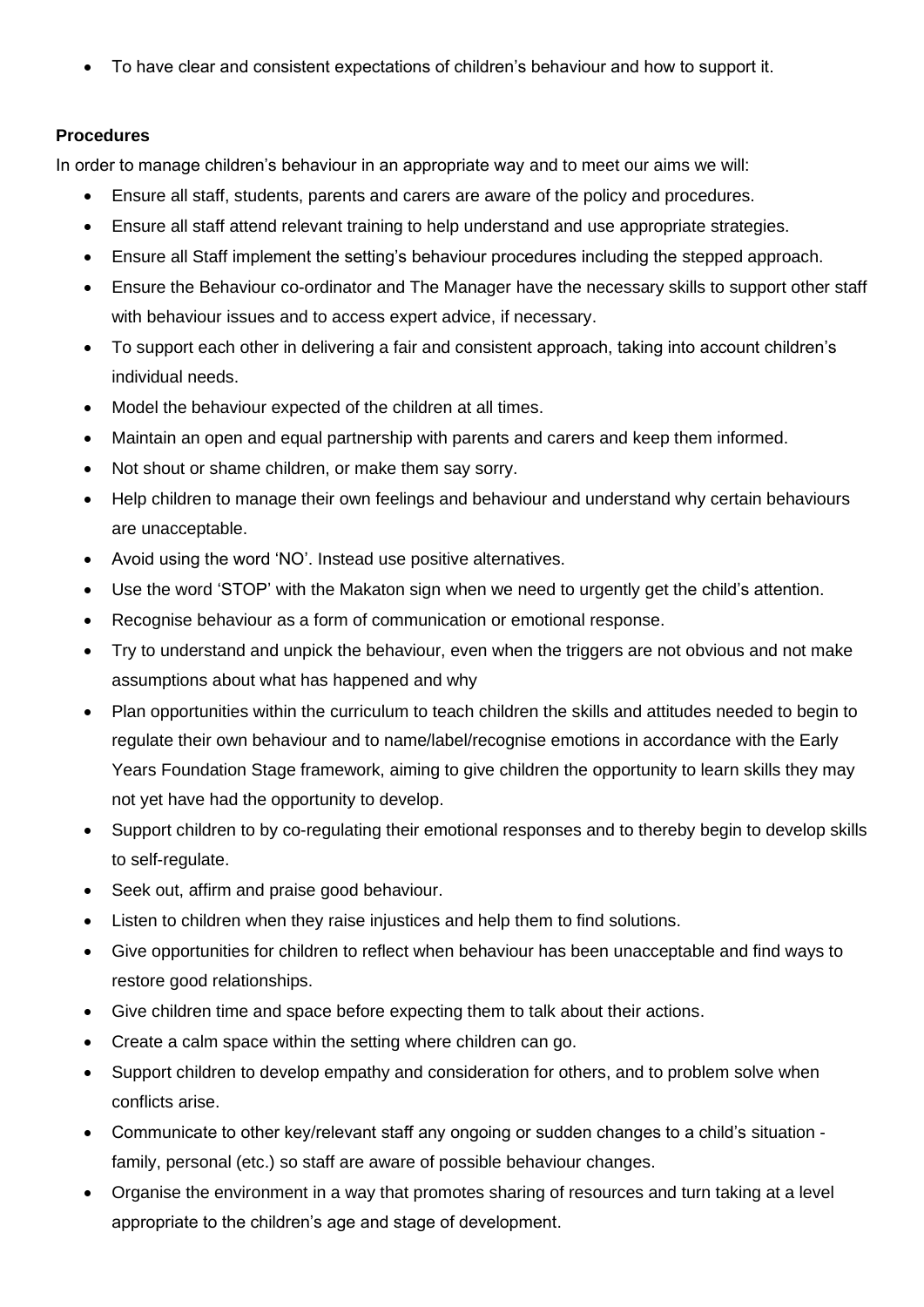• Use the process for dealing with unacceptable behaviour, see the process for STUART below.

## **Stepped approach**

*Step 1*

- We will ensure that EYFS guidance relating to 'behaviour management' is incorporated into relevant policy and procedures.
- We will be knowledgeable with, and apply the setting's policies and procedures on Promoting Positive Behaviour.
- We will undertake an annual audit of the provision to ensure the environment and practices supports healthy social and emotional development. Findings from the audit are considered by management and relevant adjustments applied. (A useful guide to assessing the well-being of children can be found at [www.kindengezin.be/img/sics-ziko-manual.pdf\)](http://www.kindengezin.be/img/sics-ziko-manual.pdf)
- **Ensure that all staff are supported to address issues relating to behaviour including applying initial and** focused intervention approaches (see below).

#### *Step 2*

- We address unwanted behaviours using the agreed and consistently applied initial intervention approach. If the unwanted behaviour does not reoccur or cause concern then normal monitoring will resume.
- **EXECT Behaviours that result in concern for the child and/or others will be discussed between the key person,** the behaviour coordinator and Special Educational Needs Coordinator (SENCO) or/and manager. During the meeting, the key person will use their knowledge and assessments of the child to share any known influencing factors (new baby, additional needs, illness etc.) in order to place the behaviour into context. Appropriate adjustments to practice will be agreed and if successful normal monitoring resumed.
- **EXTERN** If the behaviour continues to reoccur and remains a concern then the key person and SENCO should liaise with parents to discuss possible reasons for the behaviour and to agree next steps. If relevant and appropriate, the views of the child relating to their behaviour should be sought and considered to help identify a cause. If a cause for the behaviour is not known or only occurs whilst in the setting then the behaviour coordinator will suggest using a focused intervention approach to identify a trigger for the behaviour.
- If a trigger is identified then the SENCO and key person will meet with the parents to plan support for the child through developing an action plan. If relevant, recommended actions for dealing with the behaviour at home should be agreed with the parent/s and incorporated into the plan. Other members of the staff team should be informed of the agreed actions in the action plan and help implement the actions. The plan should be monitored and reviewed regularly by the key person and SENCO until improvement is noticed.

*All incidents and intervention relating to unwanted and challenging behaviour by children should be clearly and appropriately logged as an incident on the Famly App and the child's family informed.*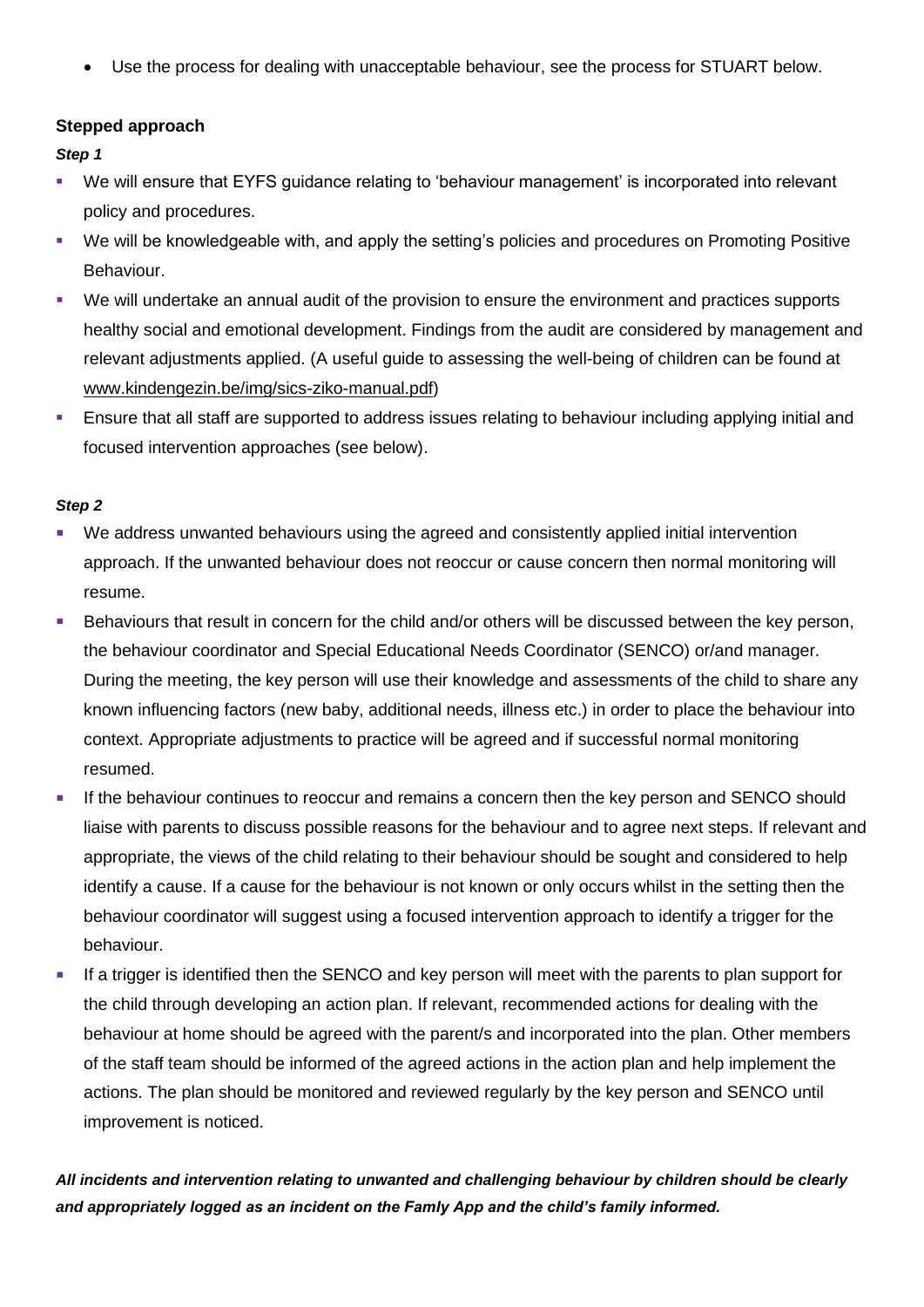## *Step 3*

- If, despite applying the initial intervention and focused intervention approaches, the behaviour continues to occur and/or is of significant concern, then the behaviour coordinator and SENCO will invite the parents to a meeting to discuss external referral and next steps for supporting the child in the setting.
- **.** It may be agreed that the Early Help process should begin and that specialist help be sought for the child - this support may address either developmental or welfare needs. If the child's behaviour is part of a range of welfare concerns that also include a concern that the child may be suffering or likely to suffer significant harm, follow the Safeguarding and Children and Child Protection Policy. It may also be agreed that the child should be referred for an Education, Health and Care assessment. (See Supporting Children with SEN policy).
- **E** Advice provided by external agencies should be incorporated into the child's action plan and regular multi-disciplinary meetings held to review the child's progress.

#### *Initial intervention approach*

- We use an initial problem solving intervention for all situations in which a child or children are distressed or in conflict. All staff use this intervention consistently.
- **•** This type of approach involves an adult approaching the situation calmly, stopping any hurtful actions, acknowledging the feelings of those involved, gathering information, restating the issue to help children reflect, regain control of the situation and resolve the situation themselves.
- Use the process for dealing with unacceptable behaviour based on analogy of a turtle (STUART) who needs time to go into his shell before being able to talk about what happened.

**S**-Step back (give the child space and time)

**T**-Talk (encourage the child to label emotions and talk about what happened)

**U**-Understand (try to understand what the child is struggling with or trying to communicate)

**A**-Action (talk to the child about what they can do to make things better-if appropriate)

**R**-Reflect (talk to the child, again if appropriate, about what they could do next time)

**T**-THE END, move on (processed finished)

#### *Focused intervention approach*

- The reasons for some types of behaviour are not always apparent, despite the knowledge and input from key staff and parents.
- Where we have considered all possible reasons, then a focused intervention approach should then be applied.
- **•** This approach allows the key person and behaviour coordinator to observe, reflect, and identify causes and functions of unwanted behaviour in the wider context of other known influences on the child.
- We follow the ABC method which uses key observations to identify a) an event or activity (antecedent) that occurred immediately before a particular behaviour, b) what behaviour was observed and recorded at the time of the incident, and c) what the consequences were following the behaviour. Once analysed, the focused intervention should help determine the cause (e.g. ownership of a toy or fear of a situation) and function of the behaviour (to obtain the toy or avoid a situation) and suitable support will be applied.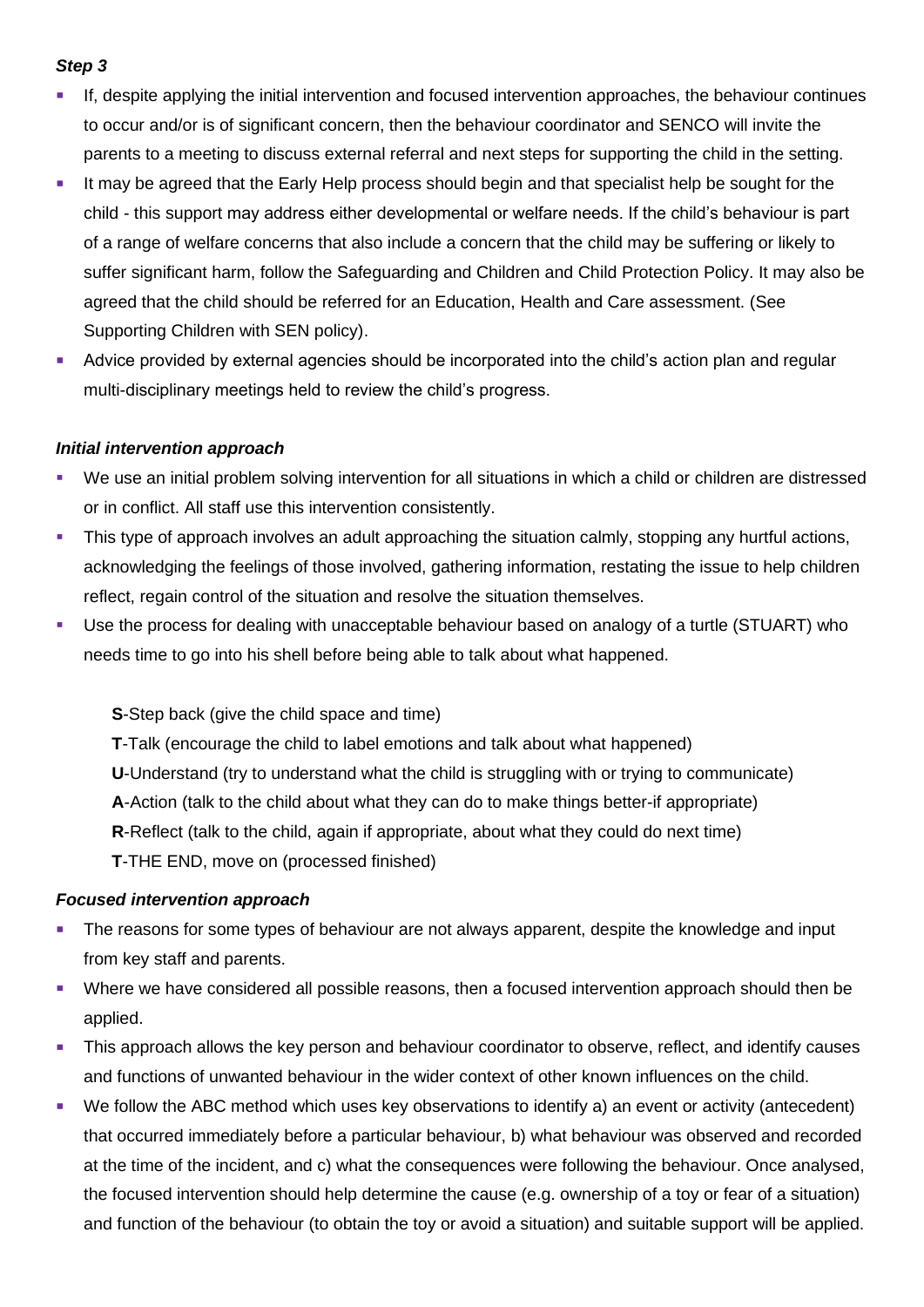#### **Children under three years**

- When children under three years old behave in inconsiderate ways we recognise that the strategies for supporting them will need to be developmentally appropriate and differ from those for older children.
- We recognise that babies and very young children are unable to regulate their own emotions, such as fear, anger or distress, and require sensitive adults to help them do this.
- Common inconsiderate or hurtful behaviours of young children include tantrums, biting or fighting. Staff are calm and patient, offering comfort to intense emotions, helping children to manage their feelings and talk about them to help resolve issues and promote understanding.
- If tantrums, biting or fighting are frequent, we try to find out the underlying cause such as a change or upheaval at home, or a frequent change of carers. Sometimes a child has not settled in well and the behaviour may be the result of 'separation anxiety'.
- We focus on ensuring a child's attachment figure in the setting, their key person, is building a strong relationship to provide security to the child.

## *Rough and tumble play and fantasy aggression*

Young children often engage in play that has aggressive themes, such as superhero and weapon play. Some children appear pre-occupied with these themes, but their behaviour is not necessarily a precursor to hurtful behaviour or bullying; although it may be inconsiderate at times and may need addressing using strategies as above.

- We recognise that teasing and rough and tumble play are normal for young children and acceptable within limits. We regard these kinds of play as pro-social and not as problematic or aggressive.
- We will develop strategies to contain play that are agreed with the children, and understood by them, with acceptable behavioural boundaries to ensure children are not hurt.
- We recognise that fantasy play also contains many violently dramatic strategies, e.g. blowing up and shooting, and that themes often refer to 'goodies and baddies' and as such offer opportunities for us to explore concepts of right and wrong.
- We are able to tune in to the content of the play, perhaps to suggest alternative strategies for heroes and heroines, making the most of 'teachable moments' to encourage empathy and lateral thinking to explore alternative scenarios and strategies for conflict resolution.

## *Hurtful behaviour*

We take hurtful behaviour very seriously. Most children under the age of five will at some stage hurt or say something hurtful to another child, especially if their emotions are high at the time, but it is not helpful to label this behaviour as 'bullying'. For children under five, hurtful behaviour is momentary, spontaneous and often without cognisance of the feelings of the person whom they have hurt.

We recognise that young children behave in hurtful ways towards others because they have not yet developed the means to manage intense feelings that sometimes overwhelm them.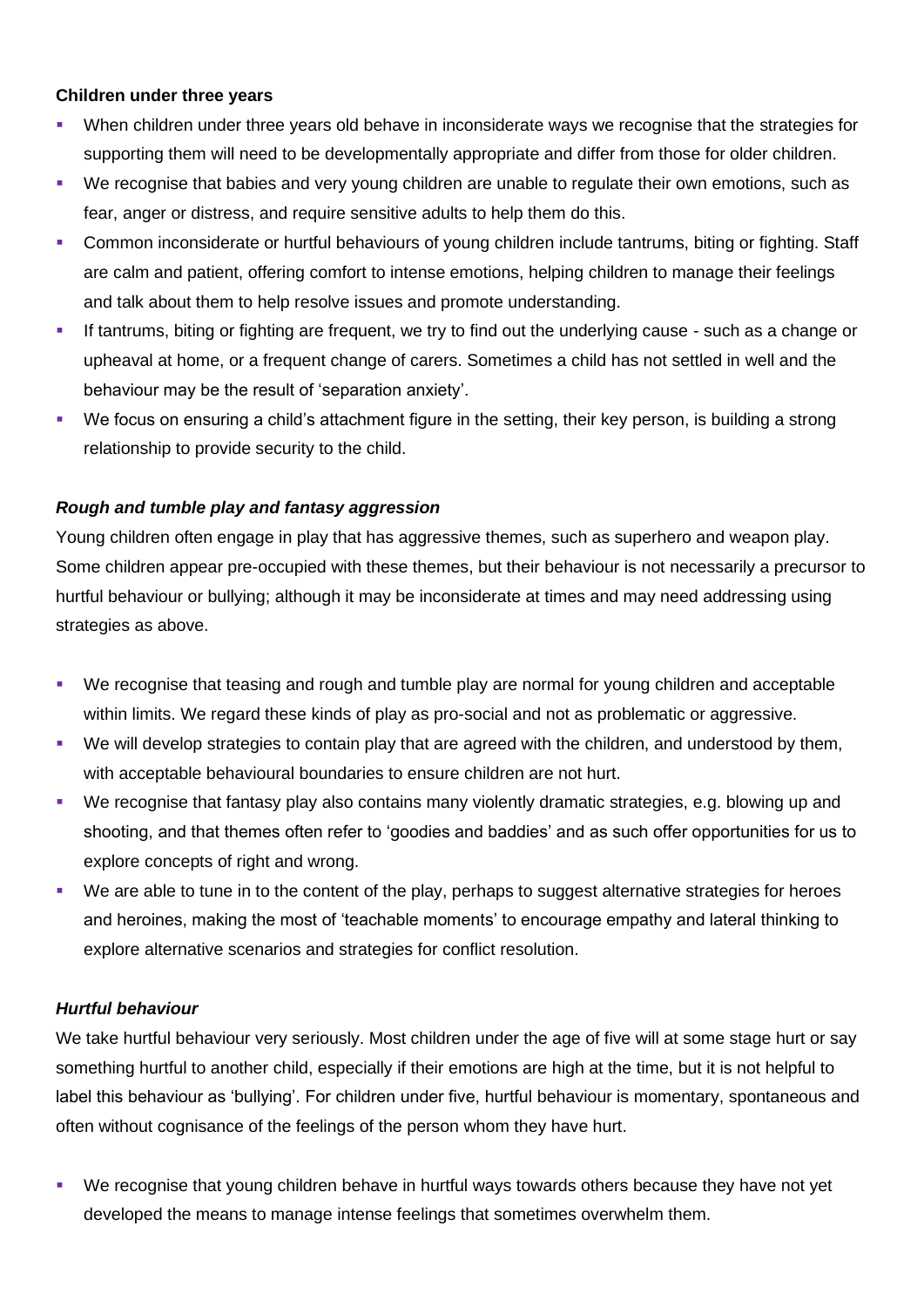- We will help them manage these feelings, as they have neither the biological means nor the cognitive means to do this for themselves.
- We understand that self-management of intense emotions, especially of anger, happens when the brain has developed neurological systems to manage the physiological processes that take place when triggers activate responses of anger or fear.
- **•** Therefore we help this process by offering support, calming the child who is angry, as well as the one who has been hurt by the behaviour. By helping the child to return to a normal state, we are helping the brain to develop the physiological response system that will help the child be able to manage his or her own feelings.
- We do not engage in punitive responses to a young child's rage as that will have the opposite effect.
- Our way of responding to pre-verbal children is to calm them through holding and cuddling. Verbal children will also respond to cuddling to calm them down, but we offer them an explanation and discuss the incident with them to their level of understanding.
- We recognise that young children require help in understanding the range of feelings they experience. We help children recognise their feelings by naming them and helping children to express them, making a connection verbally between the event and the feeling. "Adam took your car, didn't he, and you were enjoying playing with it. You didn't like it when he took it, did you? Did it make you feel angry? Is that why you hit him?" Older children will be able to verbalise their feelings better, talking through themselves the feelings that motivated the behaviour.
- We help young children learn to empathise with others, understanding that they have feelings too and that their actions impact on others' feelings. "When you hit Adam, it hurt him and he didn't like that and it made him cry."
- We help young children develop pro-social behaviour, such as resolving conflict over who has the toy. "I can see you are feeling better now and Adam isn't crying any more. Let's see if we can be friends and find another car, so you can both play with one."
- We are aware that the same problem may happen over and over before skills such as sharing and turntaking develop. In order for both the biological maturation and cognitive development to take place, children will need repeated experiences with problem solving, supported by patient adults and clear boundaries.
- We support social skills through modelling behaviour and through activities, drama and stories. We build self-esteem and confidence in children, recognising their emotional needs through close and committed relationships with them.
- We help a child to understand the effect that their hurtful behaviour has had on another child; we do not force children to say sorry, but encourage this where it is clear that they are genuinely sorry and wish to show this to the person they have hurt.
- When hurtful behaviour becomes problematic, we work with parents to identify the cause and find a solution together. The main reasons for very young children to engage in excessive hurtful behaviour are that:
	- **-** they do not feel securely attached to someone who can interpret and meet their needs this may be in the home and it may also be in the setting;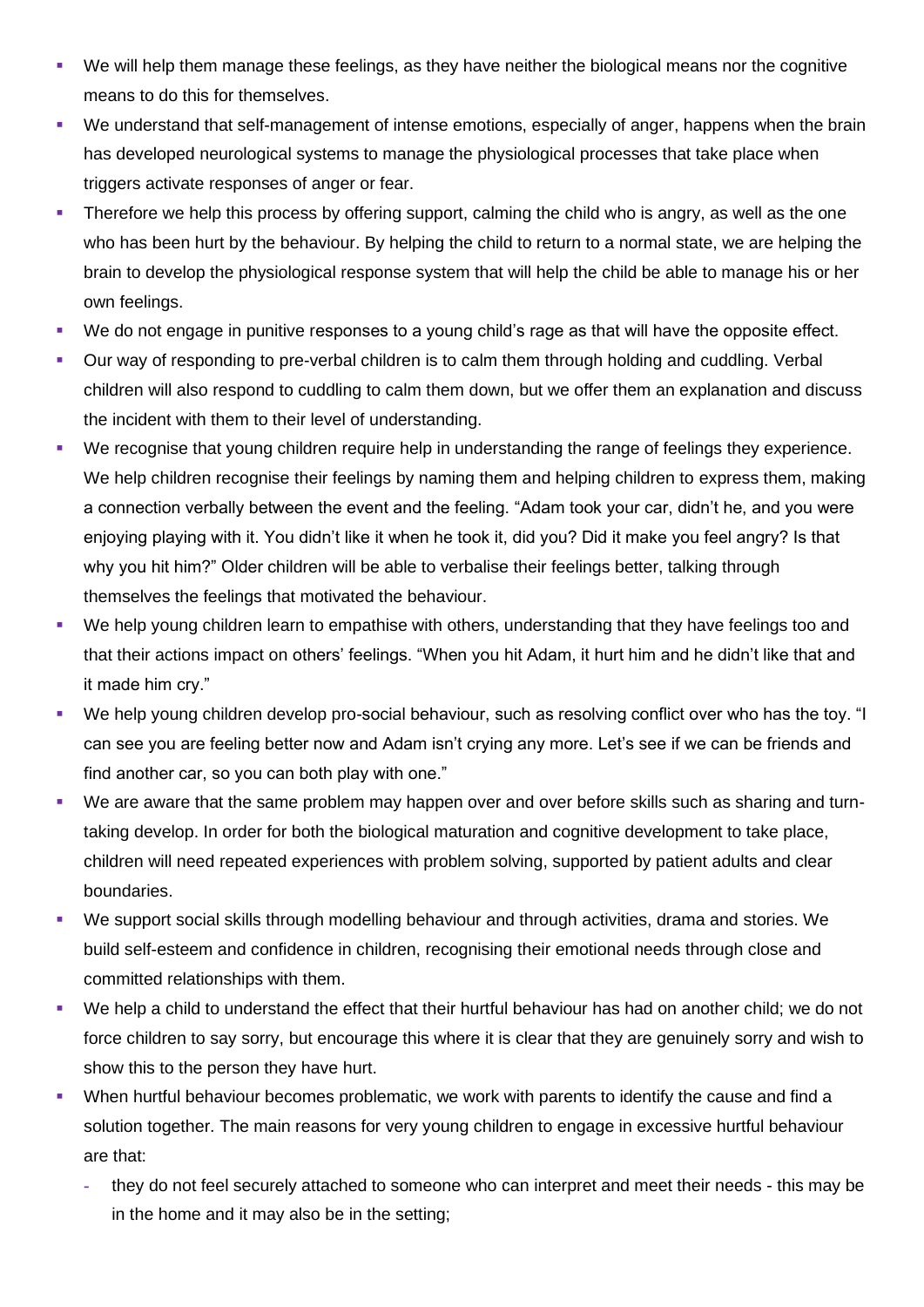- **-** their parent, or carer in the setting, does not have skills in responding appropriately, and consequently negative patterns are developing where hurtful behaviour is the only response the child has to express feelings of anger;
- **-** the child may have insufficient language, or mastery of English, to express him or herself and may feel frustrated;
- **-** the child is exposed to levels of aggressive behaviour at home and may be at risk emotionally, or may be experiencing child abuse;
- **-** the child has a developmental condition that affects how they behave.
- Where this does not work, we use the Special Educational Needs Code of Practice to support the child and family, making the appropriate referrals to a Behaviour Support Team where necessary.

## *Bullying*

We take bullying very seriously. Bullying involves the persistent physical or verbal abuse of another child or children. It is characterised by intent to hurt, often planned, and accompanied by an awareness of the impact of the bullying behaviour.

A child who is bullying has reached a stage of cognitive development where he or she is able to plan to carry out a premeditated intent to cause distress to another. Bullying can occur in children five years old and over and may well be an issue in after school clubs and holiday schemes catering for slightly older children.

If a child bullies another child or children:

- we show the children who have been bullied that we are able to listen to their concerns and act upon them;
- we intervene to stop the child who is bullying from harming the other child or children;
- we explain to the child doing the bullying why her/his behaviour is not acceptable;
- we give reassurance to the child or children who have been bullied;
- we help the child who has done the bullying to recognise the impact of their actions;
- we make sure that children who bully receive positive feedback for considerate behaviour and are given opportunities to practise and reflect on considerate behaviour;
- we do not label children who bully as 'bullies';
- we recognise that children who bully may be experiencing bullying themselves, or be subject to abuse or other circumstances causing them to express their anger in negative ways towards others;
- we recognise that children who bully are often unable to empathise with others and for this reason we do not insist that they say sorry unless it is clear that they feel genuine remorse for what they have done. Empty apologies are just as hurtful to the bullied child as the original behaviour;
- we discuss what has happened with the parents of the child who did the bullying and work out with them a plan for handling the child's behaviour; and
- we share what has happened with the parents of the child who has been bullied, explaining that the child who did the bullying is being helped to adopt more acceptable ways of behaviour.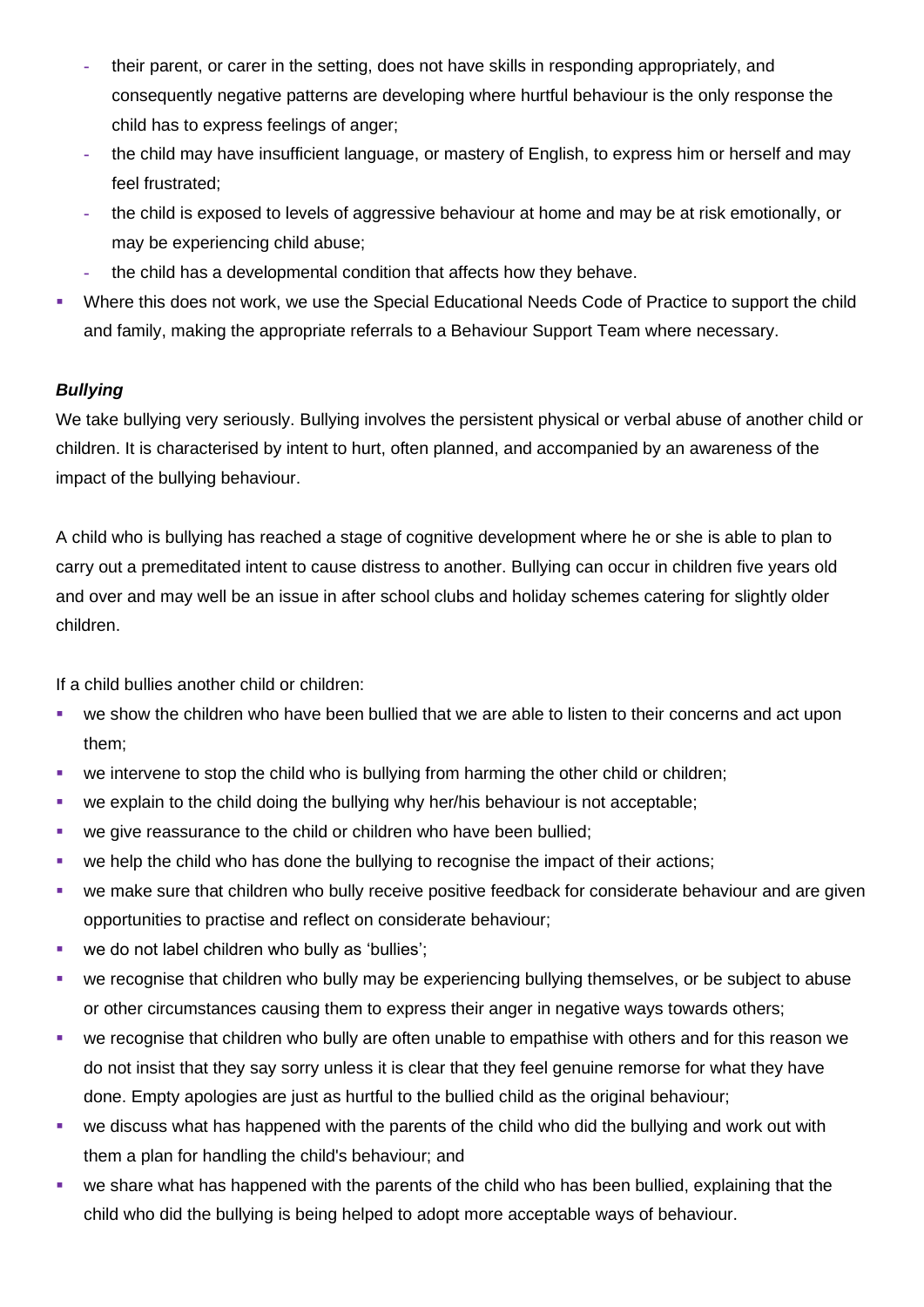#### **Rewards and sanctions**

- All children need consistent messages, clear boundaries and guidance to intrinsically manage their behaviour through self-reflection and control.
- We believe that praise is the most effective way of rewarding effort and acceptable behaviour and we are proactive in finding and using opportunities to use praise positively and specifically, whenever possible we use positive comments to encourage the desirable behaviour, and avoid negative language, we talk to children in a kind and quiet controlled manner at all times, we make it clear that we reject the behaviour and not the child.
- Children should never be labelled, criticised, humiliated, punished, shouted at or isolated by removing them from the group and left alone in 'time out' or on a 'naughty chair'. However, if necessary children can be accompanied and removed from the group in order to calm down and if appropriate helped to reflect on what has happened. They should be taken to a quiet area by their key person for up to 5 minutes to help them calm down. If appropriate, the key person can use this time to help the child reflect on what has happened. Physical punishment of any kind is never used or threatened which could adversely affect a child's well-being.
- **EXECT** Young children are keen observers and more likely to copy behaviours, which mimic the actions of others, especially the actions of people they have established a relationship with. These are learnt behaviours rather than premeditated behaviours because children this young do not have sufficiently sophisticated cognition to carry out the type of bullying an older child can do. Unless addressed early, this type of pre-bullying behaviour in young children can lead on to bullying behaviour later in childhood. The fear is that by labelling a child as a bully so early in life we risk influencing negative perceptions and expectations of the child which will impact on their self-image, self-esteem and may adversely affect their long term behaviour. This label can stick with the child for the rest of their life, so we will not use this label, but support the child with their emotions instead.

#### *Use of physical intervention*

- The term physical intervention is used to describe any forceful physical contact by an adult to a child such as grabbing, pulling, dragging, or any form of restraint of a child such as holding down. Where a child is upset or angry, staff will speak to them calmly, encouraging them to vent their frustration in other ways by diverting the child's attention.
- Staff will not use physical intervention or the threat of physical intervention, to manage a child's behaviour unless it is necessary to use 'reasonable force in order to prevent children from injuring themselves or others or damage property' (EYFS).
- **EXT** If 'reasonable force' has been used for any of the reasons shown above, parents are to be informed on the same day that it occurs. The intervention will be recorded as soon as possible within the child's file, which states clearly when and how parents were informed.
- Corporal (physical) punishment of any kind should never be used or threatened.